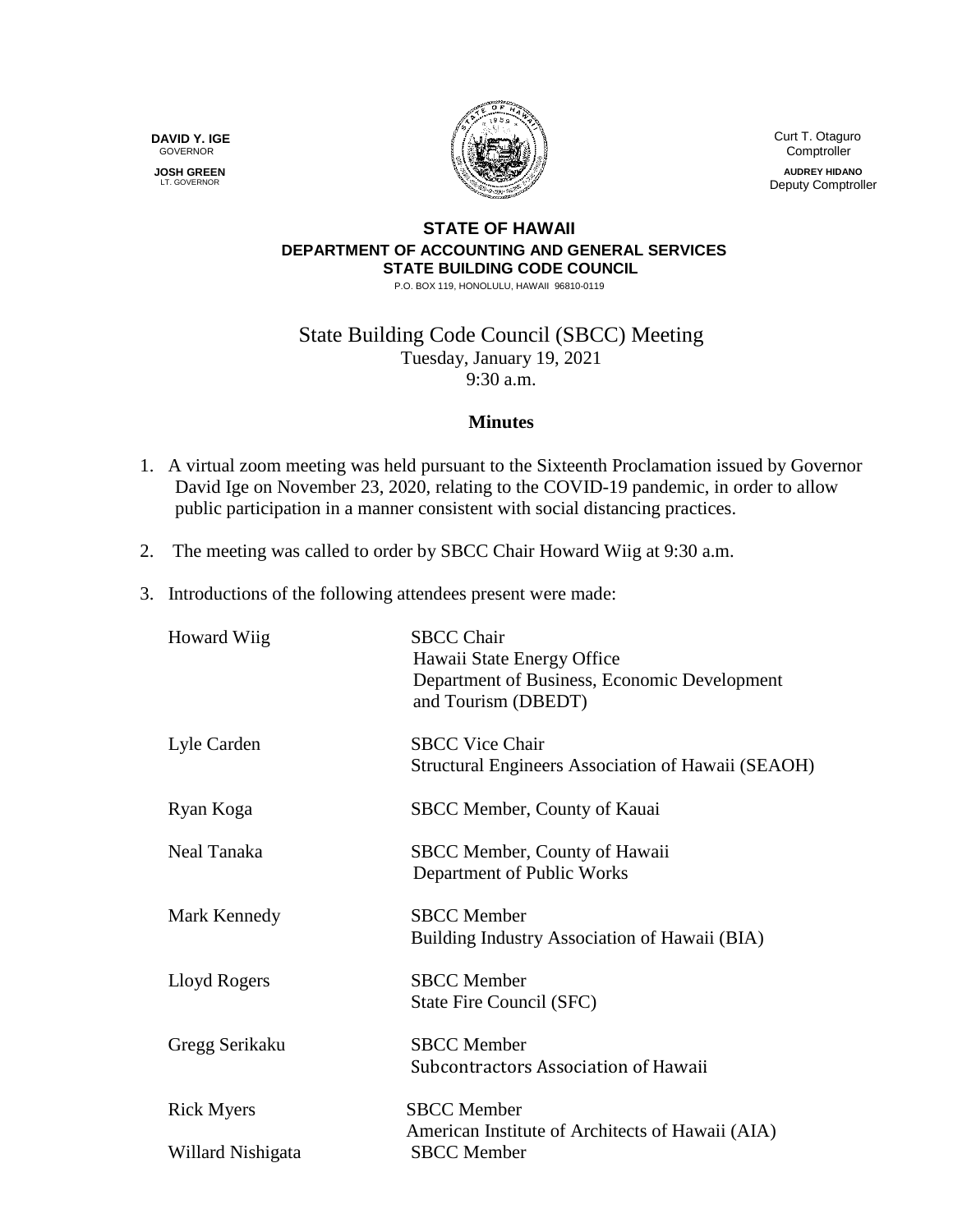| Lance Nakamura              | Department of Planning and Permitting (DPP)<br>City and County of Honolulu<br><b>SBCC</b> Member<br><b>Assistant Administrator</b><br>Department of Public Works, County of Maui |
|-----------------------------|----------------------------------------------------------------------------------------------------------------------------------------------------------------------------------|
| <b>Robert Mould</b>         | City of Honolulu, Resilience Officer                                                                                                                                             |
| Dean Au                     | Hawaii Regional Council of Carpenters                                                                                                                                            |
| <b>Richard Beall</b>        | Managing Principal, Beall & Associates, Inc.                                                                                                                                     |
| Kika Bukoski                | Plumbers and Fitters Local 675                                                                                                                                                   |
| Francis DeGracia            | United Brotherhood of Carpenters<br>and Joiners of America                                                                                                                       |
| <b>Christopher Delaunay</b> | Pacific Resource Partnership                                                                                                                                                     |
| Stella Kam                  | Deputy Attorney General (DAG)                                                                                                                                                    |
| Nathaniel Kinney            | Executive Director, Hawaii Construction Alliance                                                                                                                                 |
| Ryan Kobayashi              | Laborers International Union of North America<br>Local 368                                                                                                                       |
| Darryl Oliveira             | HPM Building Supply (HPM)                                                                                                                                                        |
| Kraig Stevenson             | International Code Council (ICC)                                                                                                                                                 |
| Gail Suzuki-Jones           | <b>DBEDT</b>                                                                                                                                                                     |
| Joy Kimura                  | <b>LECET</b>                                                                                                                                                                     |
| <b>Brian</b> Lee            | <b>LECET</b>                                                                                                                                                                     |
| <b>Bill Brizee</b>          | Architect, AHL Design                                                                                                                                                            |
| <b>Theresa Wosinick</b>     | <b>HIEMA</b>                                                                                                                                                                     |
| Traci Tonaki                | <b>Horton Builders</b>                                                                                                                                                           |
| Sehun Nakama                | Hawai'i Energy                                                                                                                                                                   |
| <b>Members Not Present:</b> |                                                                                                                                                                                  |
| Dennis Mendoza              | <b>SBCC</b> Member<br><b>Elevator Division</b><br>Department of Labor and Industrial Relations (DLIR                                                                             |